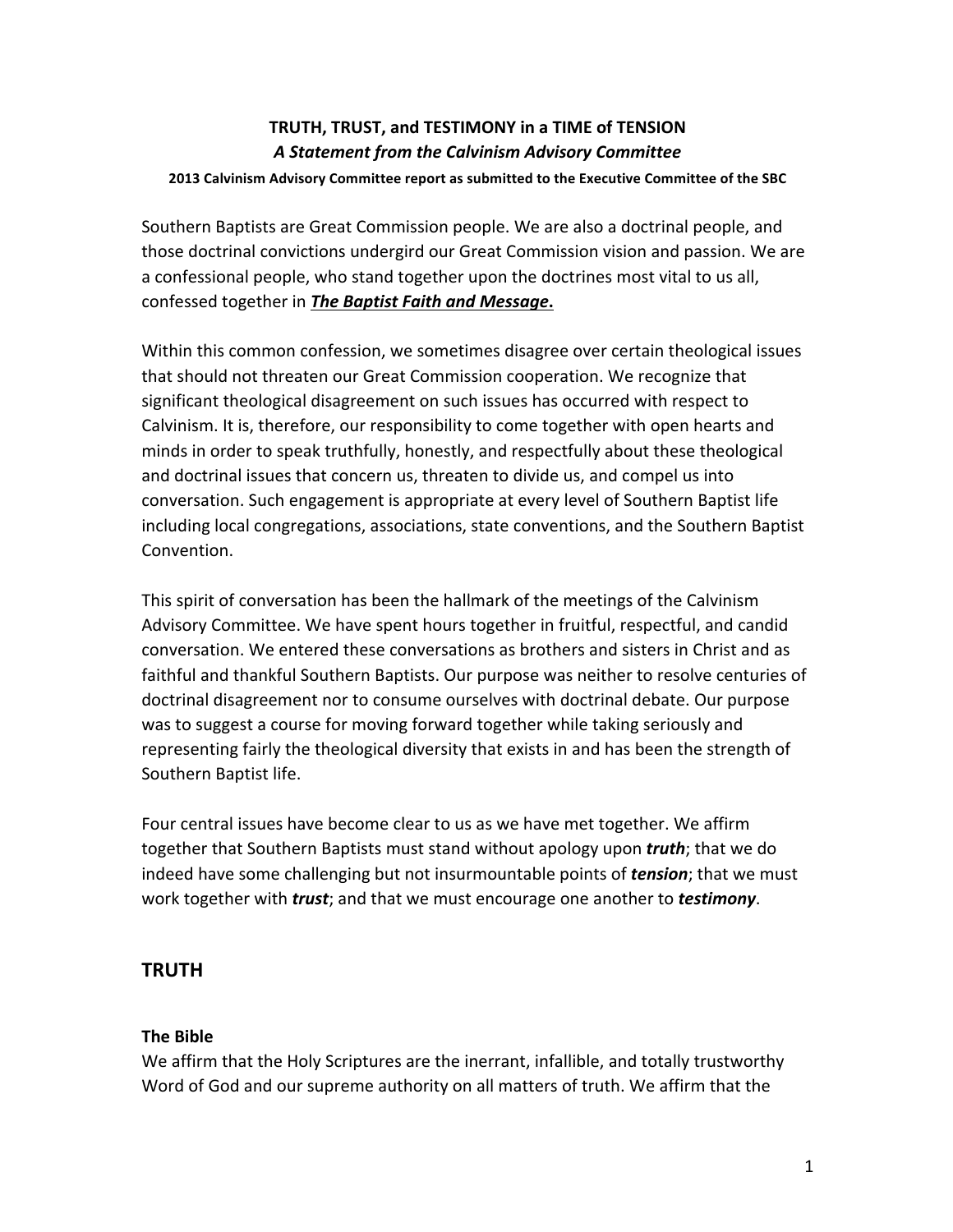Gospel of Jesus Christ is the great theme of all Scripture and that the Bible is sufficient to reveal all we need to know concerning God's purpose to save sinners.

We deny that any human system of thought or any theological tradition can assume supreme authority or be allowed to supplant dependence upon the Bible and all that it reveals. Neither Calvinism nor non-Calvinism ought to be equated exclusively with sound Southern Baptist doctrine nor be considered inconsistent with it.

#### **The Lostness of Humanity**

We affirm that all have sinned and fall short of the glory of God and that the universal condition of humanity is lostness, as every single human being, Jesus alone excepted, is a sinner whose only hope of salvation is the Gospel of Jesus Christ.

We deny that any human being is without need of salvation through faith in Jesus Christ, and we deny any teaching that minimizes the truth about sin and the need of all persons to repent and believe in the Lord Jesus Christ.

#### **The Power of the Gospel**

We affirm that our Lord is mighty to save and that He saves to the uttermost. We affirm the power of the Gospel to redeem every single human being through the death, burial, and resurrection of Jesus Christ, whom the Father has now declared to be both Lord and Christ, the Savior of the world.

We deny that the Gospel is without power to save anyone who repents and believes in Jesus Christ. We also deny that the Gospel as revealed in Scripture lacks anything needful for our salvation.

#### **The Offer of the Gospel**

We affirm that the Gospel is to be made known freely to all in the good faith offer that if anyone confesses that Jesus Christ is Lord and believes in his heart that God has raised Christ from the dead, he will be saved.

We deny that the Gospel lacks any power to save anyone who believes in Christ and receives Him as Savior and Lord. Anyone who understands the Gospel through the power of the Holy Spirit may, in prayer and petition, trust Christ through repentance and faith, and we should plead with all sinners to do so.

## **The Exclusivity of the Gospel**

We affirm that salvation is found in the name of Christ and in no other name. We affirm that Jesus Christ is the Way, the Truth, and the Life and that no one can come to the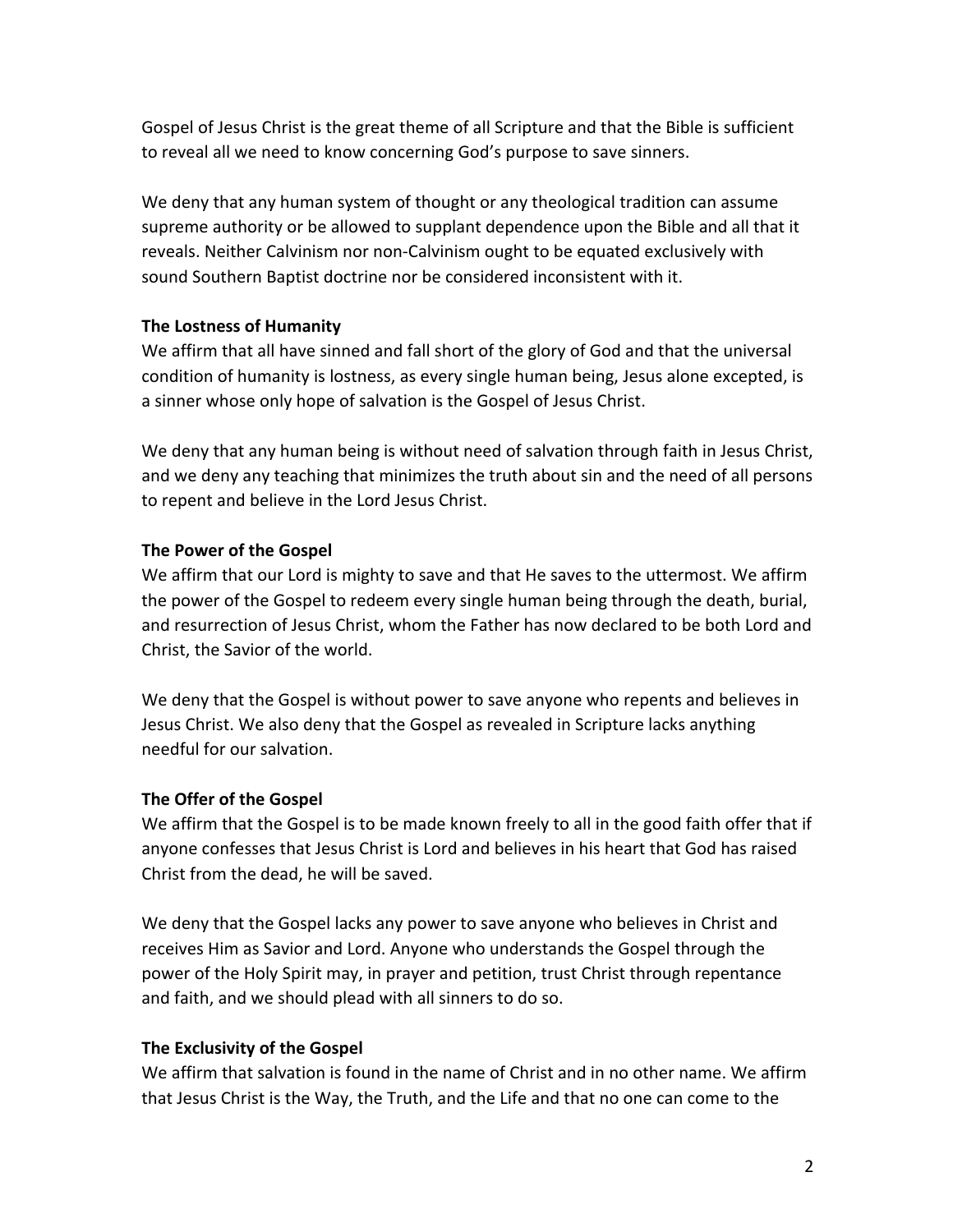Father but by Him. We affirm the exclusivity of the Gospel of Christ as the only message of salvation.

We deny that salvation can come to any sinner by any other gospel, any other system of faith and practice, or by any name other than Jesus Christ.

## **The Atonement of Jesus Christ**

We affirm that the death of Jesus Christ on the cross was both penal and substitutionary and that the atonement He accomplished was sufficient for the sins of the entire world.

We deny that there is anything lacking in the atonement of Christ to provide for the salvation of anyone.

#### **The Reality of Heaven and Hell**

We affirm that all who come to Christ by faith will be with Him forever in heaven, which He has prepared for the saints. We affirm that all who reject Christ and do not come to Him by faith will spend eternity in hell, a place of eternal punishment.

We deny that there is any opportunity for salvation after the point of death, when all humanity will face the judgment of God.

## **The Necessity of Conversion**

We affirm that salvation involves the conversion of the sinner, whereby the sinner consciously clings to Christ by faith, repents of sin, believes the promises of the Gospel, and publicly professes faith in Christ. We affirm the necessity of conversion and the truth that conversion involves the will of the believer as well as the will of God.

We deny that salvation comes to anyone who has not experienced conversion. We also deny that salvation comes to any sinner who does not will to believe and receive Christ.

#### **The Great Commission**

We affirm the church's duty to obey Christ by preaching the Gospel to all the nations and by making disciples who obey all that Christ has commanded. We affirm every believer's responsibility to tell anyone and everyone about Jesus and the responsibility of every congregation to be a sending, going, and giving assembly of believers.

We deny that missions and evangelism can be neglected without denying the power of the Gospel; that any church can be faithful without a missionary urgency; and that any believer can be obedient without telling others about Jesus. We deny that evangelism can exist apart from the call to make disciples. Every sinner should be implored to trust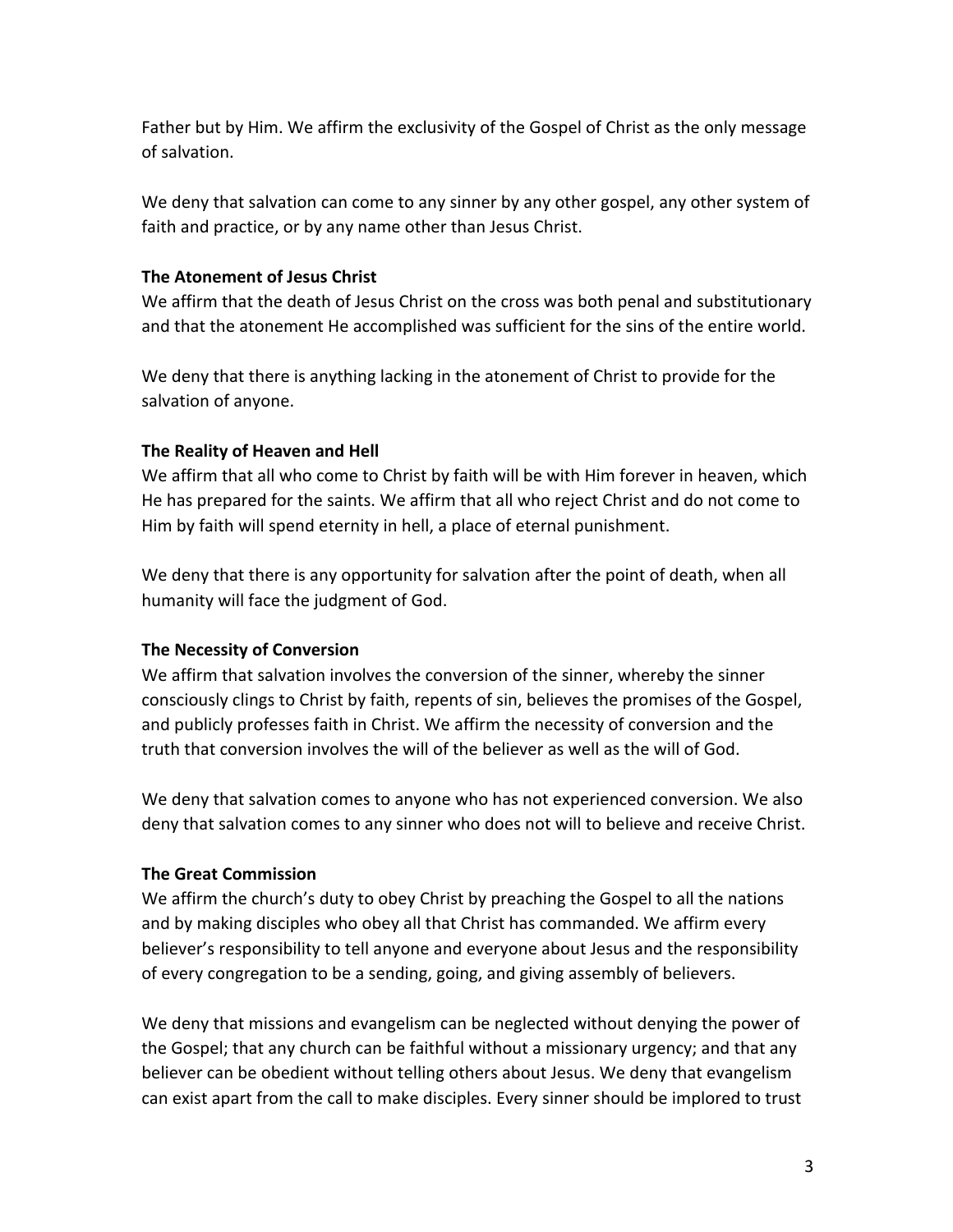Christ by calling on Him through repentance and faith, and every convert should be discipled toward maturity, commitment to the church, and passion for the lost.

# **TENSIONS**

Although we are committed to these central truths, we recognize that within them there are tensions:

- God desires for all to come to repentance, yet not all do.
- Humans are ruined by the Fall, yet required to respond in faith.
- God is sovereign in salvation, yet individuals are still held responsible for their reception or rejection of the Gospel.
- Southern Baptist identity has often been connected to Calvinism, yet has often significantly modified it.

These are just a few of the dynamics at work in Southern Baptist faith and practice. While these tensions can be a source of frustration, especially when we are uncharitable toward those with whom we disagree, they have also been a great benefit to us, reminding us that God's ways are higher than ours, that no systematic construct can ever contain the fullness of Scriptural truth, that it is we and not the Bible who are subject to error, that we should approach the Word with both fidelity to the past and readiness for further reformation, and that it is better to live in the tensions of unanswered questions than to ignore or adjust some part of the whole counsel of God.

With a full recognition of the limitless wisdom of God's Word and the limited wisdom of ourselves, we urge Southern Baptists to grant one another liberty in those areas within *The Baptist Faith and Message* where differences in interpretation cause us to disagree. For instance,

- We agree that God loves everyone and desires to save everyone, but we differ as to why only some are ultimately saved.
- While we all heartily affirm the article on election in The Baptist Faith and *Message* (Article V), we differ as to whether the response of faith plays a role in one's election.
- We agree that the penal and substitutionary death of Christ was sufficient for the sins of the entire world, but we differ as to whether Jesus actually substituted for the sins of all people or only the elect.
- We agree that the Gospel should be proclaimed to everyone, but we differ as to whether or how every hearer will be enabled to respond.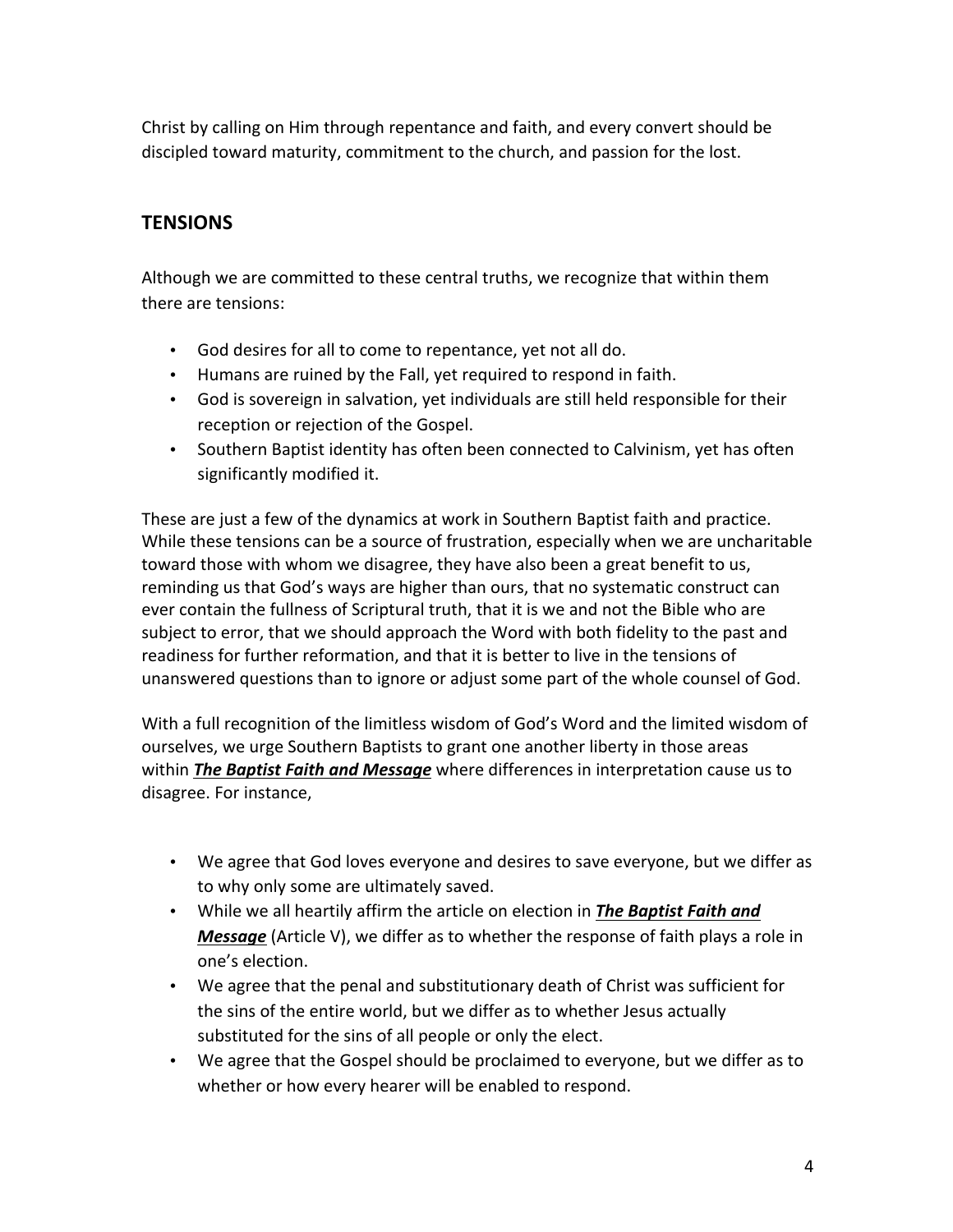- We agree that everyone has inherited Adam's hopelessly fallen sin nature, but we differ as to whether we also inherit his guilt.
- We agree that men and women are sinners, but we differ about the effects of sin on the mind and the will.
- We recognize the differences among us between those who believe that sin nullifies freedom to respond to the Gospel and those who believe that freedom to respond to the Gospel is marred but not nullified.
- We agree that God is absolutely sovereign in initiating salvation, uniting the believer to Himself, and preserving the believer to the end, but we differ as to how God expresses His sovereignty with respect to human freedom.
- We agree that the Holy Spirit working through the Gospel enables sinners to be saved, but we differ as to whether this grace is resistible or irresistible.
- We agree on the necessity of regeneration that results in God-ordained, Christcentered, Spirit-empowered obedience from the heart, but differ as to whether faith precedes regeneration or regeneration precedes faith.
- We agree that most Southern Baptists believe that those who die before they are capable of moral action go to heaven through the grace of God and the atonement of Christ, even as they differ as to why this is so.

These differences should spur us to search the Scriptures more dutifully, to engage in lively interaction for mutual sharpening and collective Gospel effectiveness, and to give thanks that what we hold in common far surpasses that on which we disagree. But these particular differences do not constitute a sufficient basis for division and must not be allowed to hamper the truly crucial cooperative effort of taking the Gospel to a waiting world. Southern Baptists who stand on either side of these issues should celebrate the freedom to hold their views with passion while granting others the freedom to do the same.

# **TRUST**

# **Cooperation**

We affirm that Southern Baptists stand together in a commitment to cooperate in Great Commission ministries. We affirm that, from the very beginning of our denominational life, Calvinists and nonCalvinists have cooperated together. We affirm that these differences should not threaten our eager cooperation in Great Commission ministries.

We deny that the issues now discussed among us should in any way undermine or hamper our work together if we grant one another liberty and extend to one another charity in these differences. Neither those insisting that Calvinism should dominate Southern Baptist identity nor those who call for its elimination should set the course for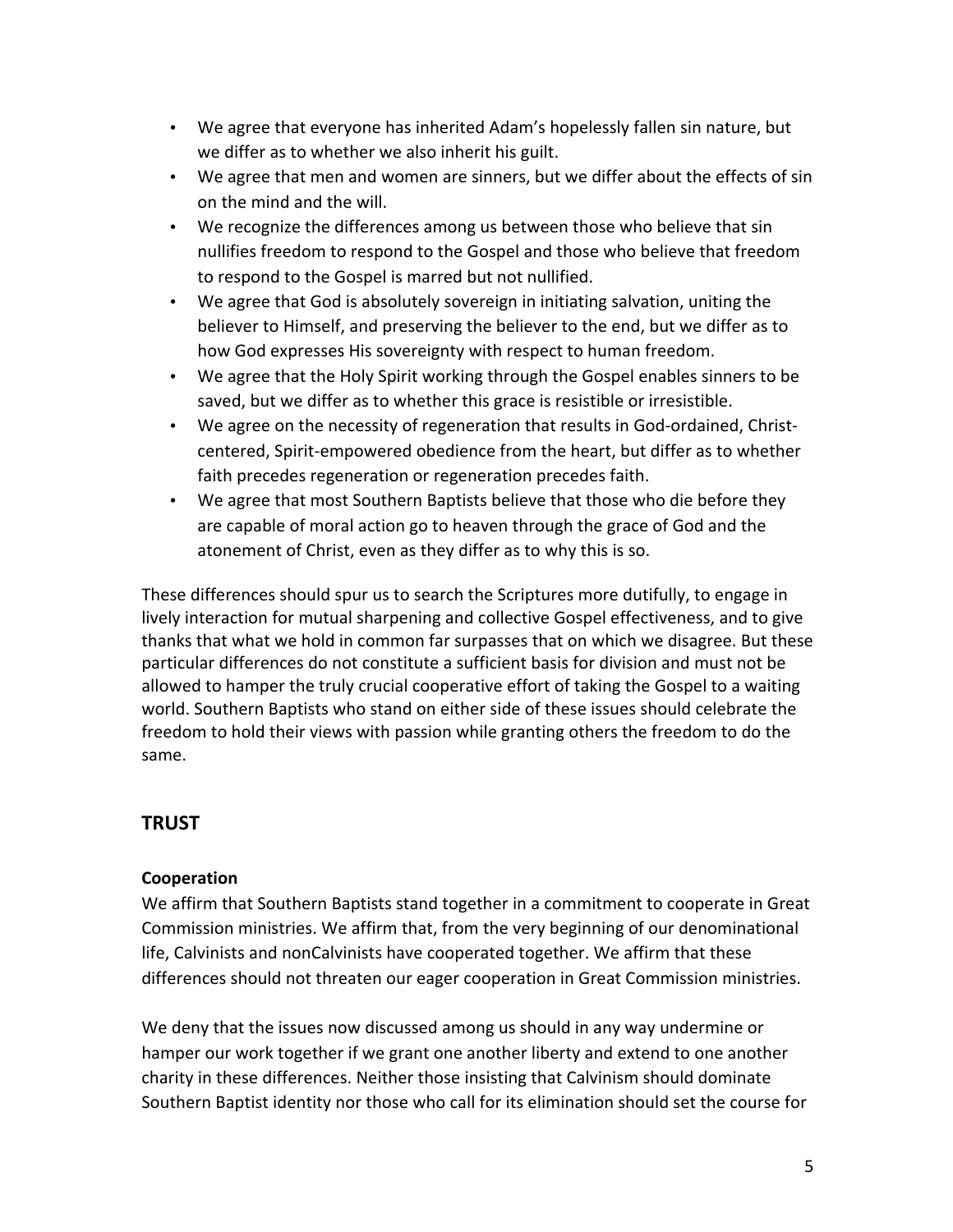our life together.

## **Confession**

We affirm that *The Baptist Faith and Message*, as adopted by the Southern Baptist Convention in 2000, stands as a sufficient and truthful statement of those doctrines most certainly held among us. We affirm that this confession of faith is to serve as the doctrinal basis for our cooperation in Great Commission ministry.

We deny that any human statement stands above Holy Scripture as our authority. We also deny that *The Baptist Faith and Message* is insufficient as the doctrinal basis for our cooperation. Other Baptist Confessions are not to be lenses through which *The Baptist* **Faith and Message** is to be read. *The Baptist Faith and Message* alone is our expression of common belief.

## **Friendship**

We affirm the responsibility of every Southern Baptist to be a friend to all Southern Baptists, so long as we all stand within *The Baptist Faith and Message*. We affirm that Southern Baptists must avoid the development of a party spirit amongst us, with friendships and trust extended only to those who are in agreement with us.

We deny that issues related to Calvinism or non-Calvinism should alienate or estrange Southern Baptists from each other. Instead, we will extend to one another the mutual respect befitting the bonds of fellowship that hold us together.

## **Conversation**

We affirm the responsibility of all Southern Baptists to guard our conversation so that we do not speak untruthfully, irresponsibly, harshly, or unkindly to or about any other Southern Baptist. This negativity is especially prevalent in the use of social media, and we encourage the exercise of much greater care in that context.

We deny that our cooperation can be long sustained if our conversation becomes untruthful, uncharitable, or irresponsible.

# **TESTIMONY**

We affirm the responsibility and privilege of every Southern Baptist to advocate his or her doctrinal convictions. We affirm that theology should be honored and privileged in our conversations and cooperation. We also affirm that theological and doctrinal debate can be a sign of great health within a denomination that is devoted to truth and is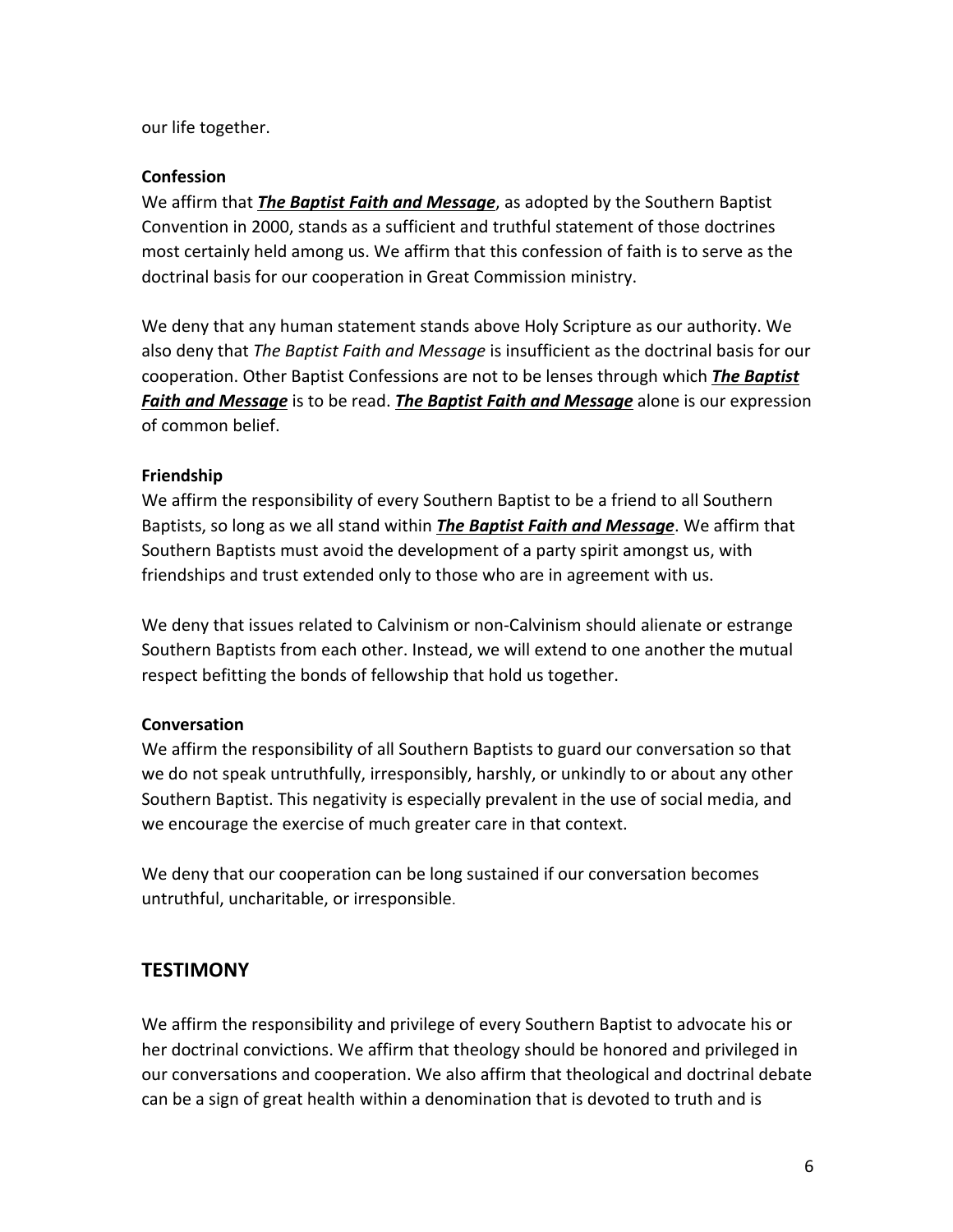characterized by trust.

We deny that the main purpose of the Southern Baptist Convention is theological debate. We further deny that theological discussion can be healthy if our primary aim is to win an argument, to triumph in a debate, or to draw every denominational meeting into a conversation over conflicted issues. Of more significance to our life together than any allegiance to Calvinism or non-Calvinism should be our shared identity as Southern Baptists.

Most importantly, we affirm together that our testimony to the world must be the message of the Gospel of Jesus Christ—and that Southern Baptists must stand together in the testimony that, while we were yet sinners, Christ died for us. We stand together to declare that salvation comes to all who call upon the name of the Lord, and that God's desire is for the salvation of sinners and the reaching of the nations.

## **Moving Forward**

Where do we go from here? We must celebrate the unity we share together in our common Great Commission purpose, while acknowledging and celebrating variety among us. We must clarify the parameters of our cooperation where necessary but stand together without dispute.

We should be thankful that these are the issues Southern Baptists are now discussing, even as liberal denominations are debating the full abdication of biblical morality and allowing the denial of central doctrines. We are, seen in this light, blessed by the discussions that come to Southern Baptists who want to affirm the fullness of the faith, not its reduction.

We should call upon all Southern Baptists to promote the unity we share within *The* **Baptist Faith and Message** and, while recognizing that most Southern Baptists will believe and teach more than what that confession contains, we must never believe or teach less.

We should expect all leaders in the Southern Baptist Convention and all entities serving our denomination to affirm, to respect, and to represent all Southern Baptists of good faith and to serve the great unity of our Convention. No entity should be promoting Calvinism or non-Calvinism to the exclusion of the other. Our entities should be places where any Southern Baptist who stands within the boundaries of **The Baptist Faith and** *Message* should be welcomed and affirmed as they have opportunities to benefit from, participate in, and provide leadership for those entities.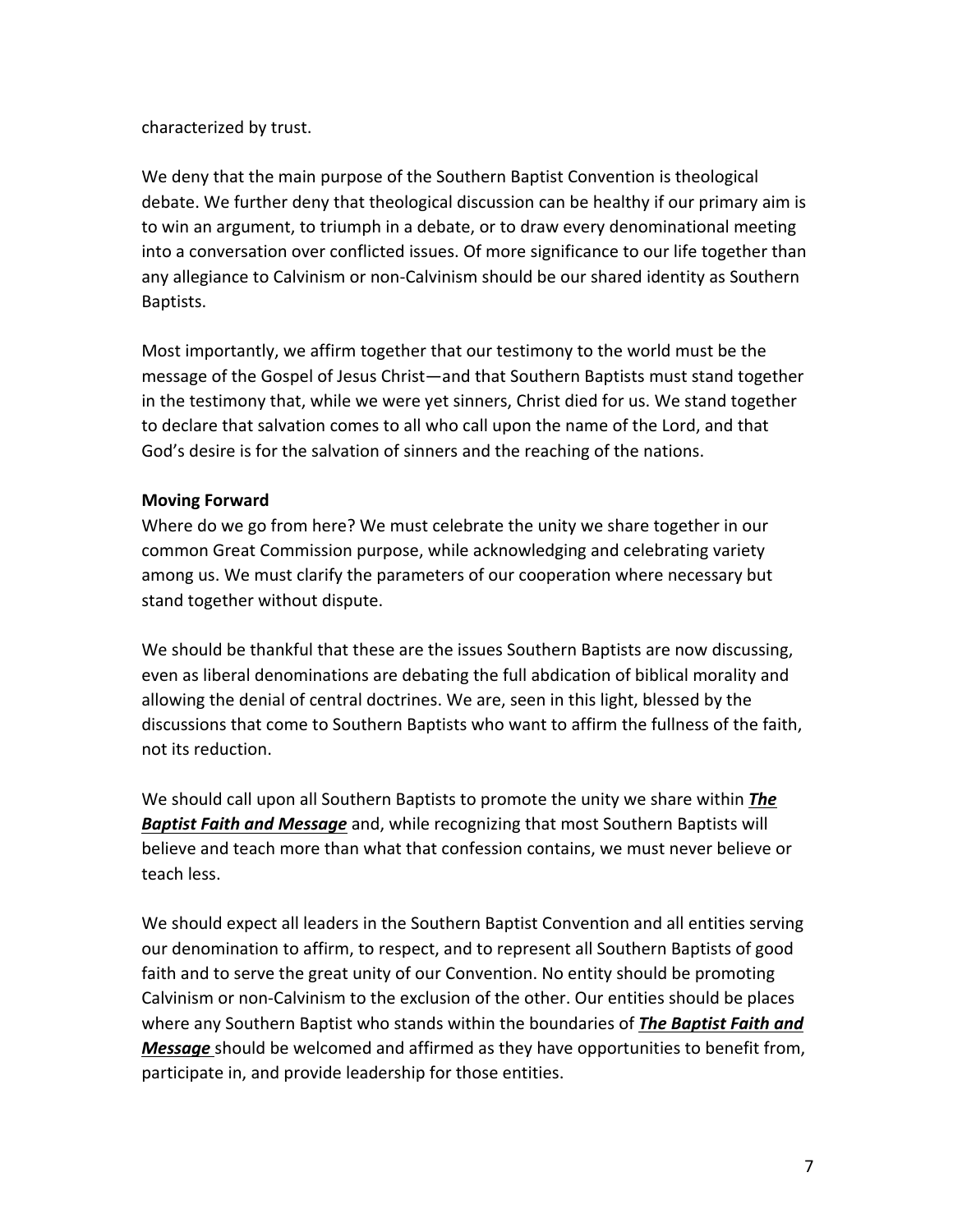In order to prevent the rising incidence of theological conflict in the churches, we should expect all candidates for ministry positions in the local church to be fully candid and forthcoming about all matters of faith and doctrine, even as we call upon pulpit and staff search committees to be fully candid and forthcoming about their congregation and its expectations.

We must do all within our power to avoid the development of partisan divisions among Southern Baptists.

We must not only acknowledge but celebrate the distinctive contributions made by the multiple streams of our Southern Baptist heritage. These streams include both Charleston and Sandy Creek, the Reformers and many of the advocates of the Radical Reformation, confessional evangelicalism and passionate revivalism. These streams and their tributaries nourish us still.

We must also remember that labels, though often necessary, are often misleading and unfair. They must be used with care and assigned with charity. The use of the words "Calvinist" and "Calvinism" can be both revealing and misleading, since individuals may hold to any number of variants on doctrinal points. Similarly non-Calvinists, who may resist even that designation, will cover an even larger landscape of positions. Labels like these often fail us.

We must stand together in rejecting any form of hyper-Calvinism that denies the mandate to present the offer of the Gospel to all sinners or that denies the necessity of a human response to the Gospel that involves the human will. Similarly, we must reject any form of Arminianism that elevates the human will above the divine will or that denies that those who come to faith in Christ are kept by the power of God. How do we know that these positions are to be excluded from our midst? Each includes beliefs that directly deny what *The Baptist Faith and Message* expressly affirms.

We must remember that the diversity we celebrate is already honored in the names we revere—theological statesmen such as James P. Boyce and B. H. Carroll, E. Y. Mullins and W. T. Conner; missionary heroes and martyrs such as Lottie Moon and Bill Wallace; scholars such as A. T. Robertson and Robert Baker, educators such as Lee Scarborough and John Sampey; evangelists and preachers like George W. Truett and W. A. Criswell, R. G. Lee and Adrian Rogers; and pastor-theologians like Herschel Hobbs. Where would we be today if we attempted to divide these heroes and heroines of the faith by the issue of Calvinism? We would cut ourselves off from our own heritage.

We must also remember that a rising young generation of Southern Baptists is watching and listening, looking to see if this denomination is going to be a bold movement of